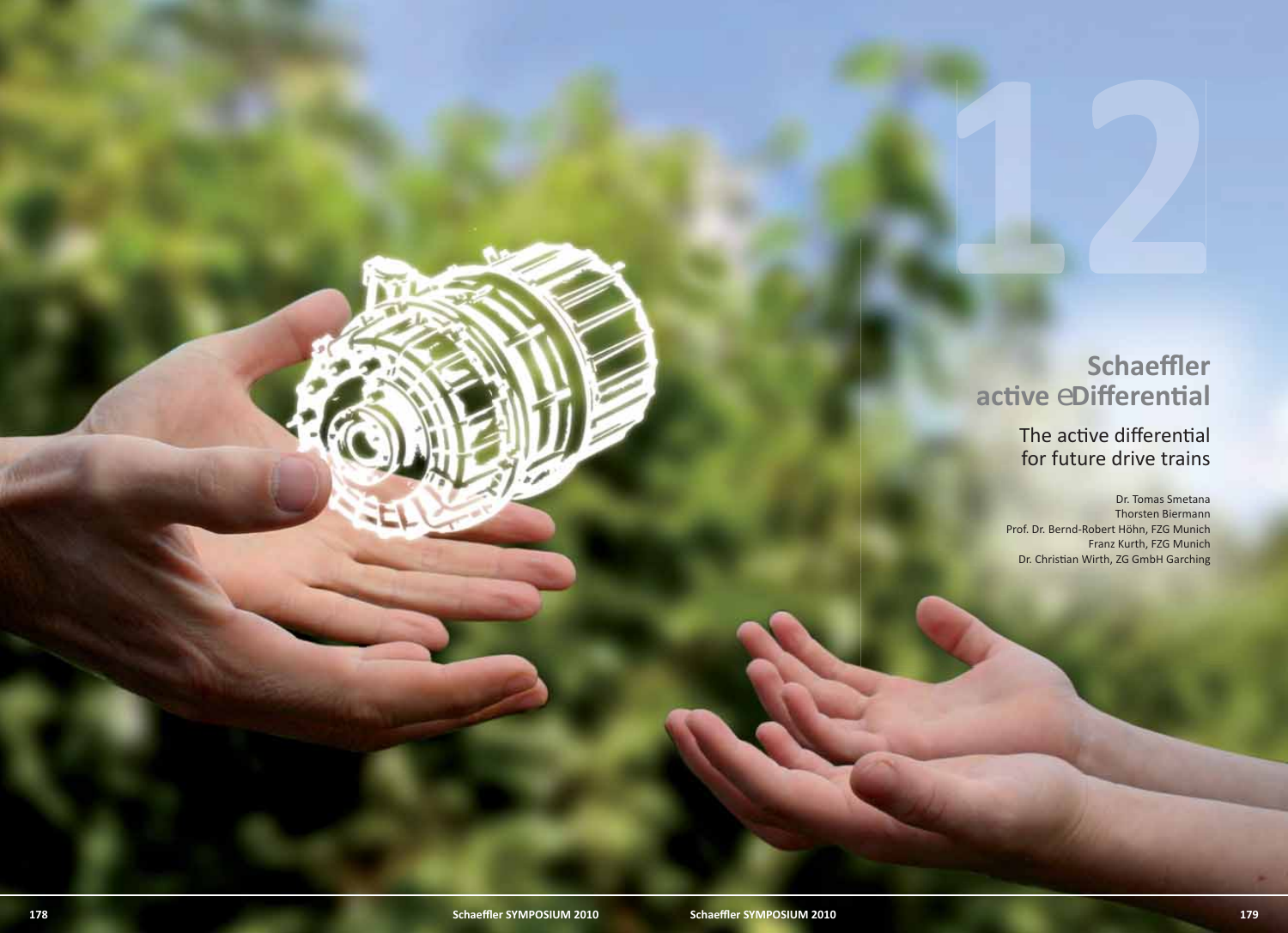# **Preface**

The development of drives for electric vehicles is coming increasingly to the fore in the search for new mobility concepts, motivated by global warming and the scarcity of fossil fuels. The Federal Government wants to make Germany a leading market for electromobility in the coming 10 years. One million electric vehicles capable of being recharged from the electricity supply system and so-called, plug-in hybrid vehicles should be driving on German roads by 2020.

Because development work in the last few decades, above all in terms of individual mobility, was primarily focused on drive concepts based on internal combustion engines, there is currently an enormous lot of catching up to do in the development of electric drive trains. Not only the technical aspects must be highlighted, the industrial structure and supply chains must also be created in order to enable the manufacture of electric drive trains for large-scale production. A wide range of existing expertise at suppliers, research associations and universities must be bundled and further developed in a network. This interlinking will enable efficient and effective use of existing resources, which will benefit all involved, as they develop futureproof systems technology for vehicle drives.

Irrespective of the topic electromobility, the number of registrations for road vehicles is rising continuously and the density of traffic is also increasing as a result. Nevertheless, in order to reduce the number of accidents, the eSafety Campaign was started with the ambitious target of halving the number of road deaths in the European Union within only 10 years by 2010. This task cannot be achieved just by improved road conditions. The drive train of the vehicle with its corresponding control system must be so intelligently designed that human error in road traffic can be corrected. The development of relevant driver assistance systems has already been initiated. The actual hardware, which also enables the use of such systems in electric drive trains, is, however, new territory that holds opportunities for innovation.

# **Introducti on**

#### **History**

The idea of arranging the differential coaxially in relation to an electric motor arose at a very early stage during development of the spur gear differential at Schaeffler. The very first designs indicated that an extremely compact drive train could be produced in this way. It was solely the innovative, Schaeffler-specific idea that was lacking, because prototypes with similar arrangements had already been built by other companies.

The idea was finally developed in cooperation with the FZG Munich to combine the transmission with a superimposing stage, in order to also integrate the electric, lateral distribution of torque within the range of functions.

Along with the significantly improved drive performance and higher energy efficiency, a fundamental advantage of this innovative drive system, which was given the name "active electric Differential" (active *e*Differential), is the possibility of integrating a driver assistance system in order to prevent accidents and to actively intervene in the control of the vehicle.

The drive axle is, therefore, the actual tool with which lateral and longitudinal control of drive torques can be realized in a purely, electricallydriven vehicle. Emergency avoidance and braking maneuvers can be realized later using these functions in test vehicles.

## State of the art

#### Direct wheel drive using wheel hub motors

Wheel hub motors were used around the turn of the century in many passenger cars, but fell into obscurity when fossil fuels started being extracted on a large industrial scale and wide use was made of internal combustion engines.

In view of dwindling oil reserves, the development of wheel hub motors has been pursued again more intensively in recent years. For example, a concept vehicle from Volvo (Volvo Recharge Concept) has four wheel hub motors with an overall peak power

of 480 kW. If the energy content of the batteries, which is sufficient for a range of approximately 100 km of pure electric operation, is exhausted, they are recharged by a range extender.

Mitsubishi has also developed a wheel hub drive for a prototype of the Lancer. This vehicle was equipped with four wheel hub motors with a maximum power of 200 kW. The motors selected were permanent magnet synchronous motors which provide a maximum torque of 518 Nm per wheel. The maximum speed is approximately 180 km/h.

#### Direct wheel drive via a transmission

Mercedes-Benz has presented a concept for the "SLS" super sports car, by which each wheel is driven by an electric motor via a transmission (with the ratio  $i = 5.5$ ). The total power should be 392 kW. It is planned to install a high-voltage battery with an energy content of 48 kWh in the vehicle. The range should, therefore, be between 150 km and 180 km based on current perspectives.

While the wheels of the Mercedes-Benz concept study are driven via prop shafts, Michelin integrates the electric motor and transmission in one unit in the "Active Wheel". The transmission and further chassis components are mounted along with a 30 kW motor in the wheel. This includes the brake disk, the brake caliper, an active, electromechanical spring damper unit and an additional mechanical chassis spring.

#### Final drive with differential

Mitsubishi is currently aiming to start volume production of a purely, electrically-driven vehicle. The four-seater "MiEV" is driven by a permanent magnet synchronous motor which has an output of 47 kW. The drive is via a final drive unit and differential to the rear wheels of the vehicle. A maximum speed of 130 km/h is specified and the range should be 144 km in the EU driving cycle.

Further examples for electric final drives with a transmission stage and differential are the Lexus RX 450 h, which is driven on the front axle by a hybrid drive and on the rear axle by an electric motor with 50 kW output, or the Tesla Roadster which is already in volume production and is a

pure battery vehicle with two 168 kW electric motors that drive the wheels of the rear axle via a planetary gear.

#### Lateral distribution of torque (without electric drive)

The first clutch-based systems were presented in the Mitsubishi Lancer. Comparable systems are produced in volume for the BMW X6 and Audi S4. These specially-developed final drive units have additional transmission elements and controllable clutches for actively distributing torque between the wheels.



**Figure 1** Rear axle differential of the BMW X6

Both driving dynamics and driving safety are increased with this system. Mechatronic systems with electric actuators and mechanical distribution of torque are only known from a concept study and have not yet been realized in hardware. The use of the system as an active system, to perform emergency avoidance maneuvers for example, has not yet been envisaged. The main focus until now was on the aspects driving dynamics and driving pleasure.

# **The acti ve**  *e***Diff erenti al**

## Basic principle

A conventional, simple bevel gear differential is initially considered in order to describe the function of the active differential. The arithmetic mean of the wheel speeds corresponds with the

12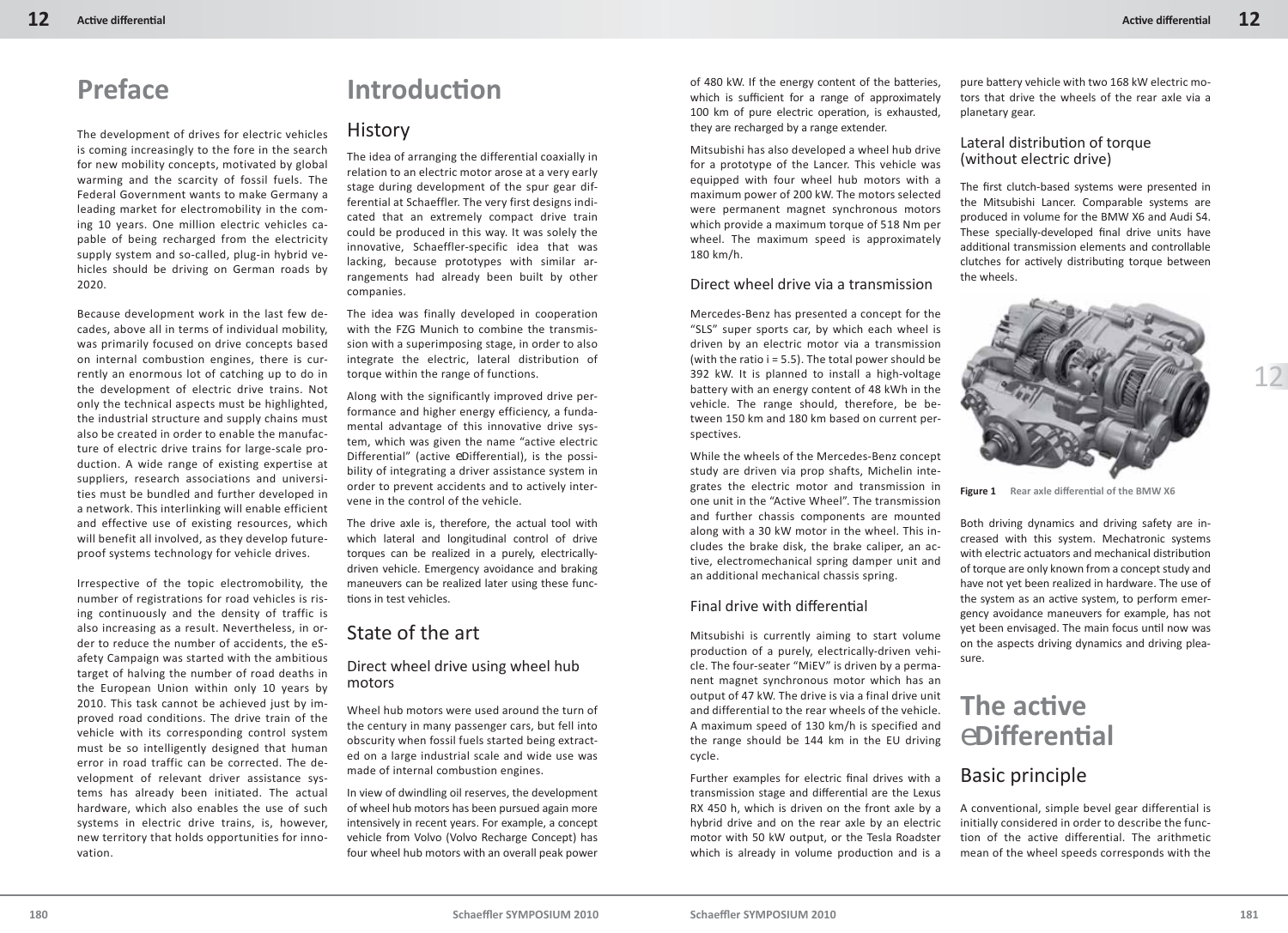final drive speed due to the specified kinematic conditions. When the vehicle travels round a bend, the differential speed on the wheels is compensated by a rotary motion of the differential pinion in the differential. The torque (disregarding the locking rate) is also evenly distributed to both wheels by this differential pinion. The split can be symbolized by a scale beam which is represented by the pinion and ensures that the same circumferential forces and, therefore, the same torque is applied to both axle drive bevel gears of the differential.

If the rotary motion of the differential pinion, as shown in Figure 2, was coupled directly with an actuator, the actuator would be driven by this differential motion. Conversely, a differential motion could be induced on the differential pinion and a differential speed generated between the wheels by specifying an actuator speed. Because the scale beam is unbalanced externally by the drive torque of the actuator, the torque split in the differential also changes. This means the desired effect of being able to specify any theoretical torques and speeds on the wheels would be achieved.



**Figure 2** The principle of the active differential

A fundamental advantage of the active differential design is that no additional assemblies are required because the torque distribution is influenced directly in the differential. The actuator remains stationary when the wheels are rotating at the same speed, and only supports torque if there is active redistribution.

A disadvantage of the design shown in Figure 2 is the low ratio between the actuator torque and the differential torque, as well as the corotation of the actuator around the wheel axles. In order to benefit from the advantages without suffering the above mentioned disadvantages, a significantly modified differential design was selected and is described below.

# The principle of lateral torque distribution

Transmissions, as shown in Figure 1, enable the torque to be individually distributed to the wheels of a drive axle. Due to different circumferential forces on the wheels, a yawing moment can be generated about the vertical axis of the vehicle with which the driving dynamics and driving stability can be influenced directly. In contrast to ESP, the vehicle is not braked by intervention of the control system. These socalled torque-vectoring transmissions, which are used on the rear axle, can in contrast to current ESP systems effectively prevent driving situations, in which the vehicle tends to drift over its front wheels (understeer), and, therefore, increase vehicle safety and vehicle dynamics.

The control of wheel torques is always carried out using speed control of the wheels. The prevailing slip conditions generate the differential torque between the wheels. Figure 3 shows the relationship between wheel speed and drive torque. It is initially assumed in State A that the vehicle is travelling straight ahead, and both rear wheels are rotating at the same speed and are driving with the same torque. Actuator and the second of the second of the second of the second of the second of the second of the second of the second of the second of the second of the second of the second of the second of the second of the second of

> There is equal drive slip on both wheels. The left wheel is now braked and the right wheel is simultaneously driven so hard that the total drive torque on the vehicle remains constant. State B shows the relationship between the braking torque of the left wheel and the required brake slip. The drive torque on the right wheel must be increased to State C in order to keep the drive force as constant as possible despite the braking torque on the left rear wheel. Figure 3 shows the operating point required on the slip curve of the right wheel.

> It can be deduced from the operating points of both slip curves that the distribution of drive torques on the driving axle requires a change of wheel speeds and vice versa. Therefore, it is necessary for one wheel to accelerate in relation to the other in order to generate the differential torque for the torque-vectoring function.



**Figure 3** Relationship between wheel slip and drive torque

# **The design of the acti ve diff erenti al**

#### Overview

The electric, active differential differs fundamentally from current axle differentials. A final drive unit as in the design described below is not previously known. The selected combination of planetary gear sets in the associated transmission is also new. There are many transmission designs, which could be used to implement the design of the active differential, each offering specific advantages depending on the application.

The final drive unit shown in Figure 4 was designed for a midsize vehicle in which

each axle is driven by one main electric motor and one electric control motor, which generates the differential torques between the wheels of the relevant axle. The active *e*Differential can be basically subdivided into the assemblies "planet stage with the final drive

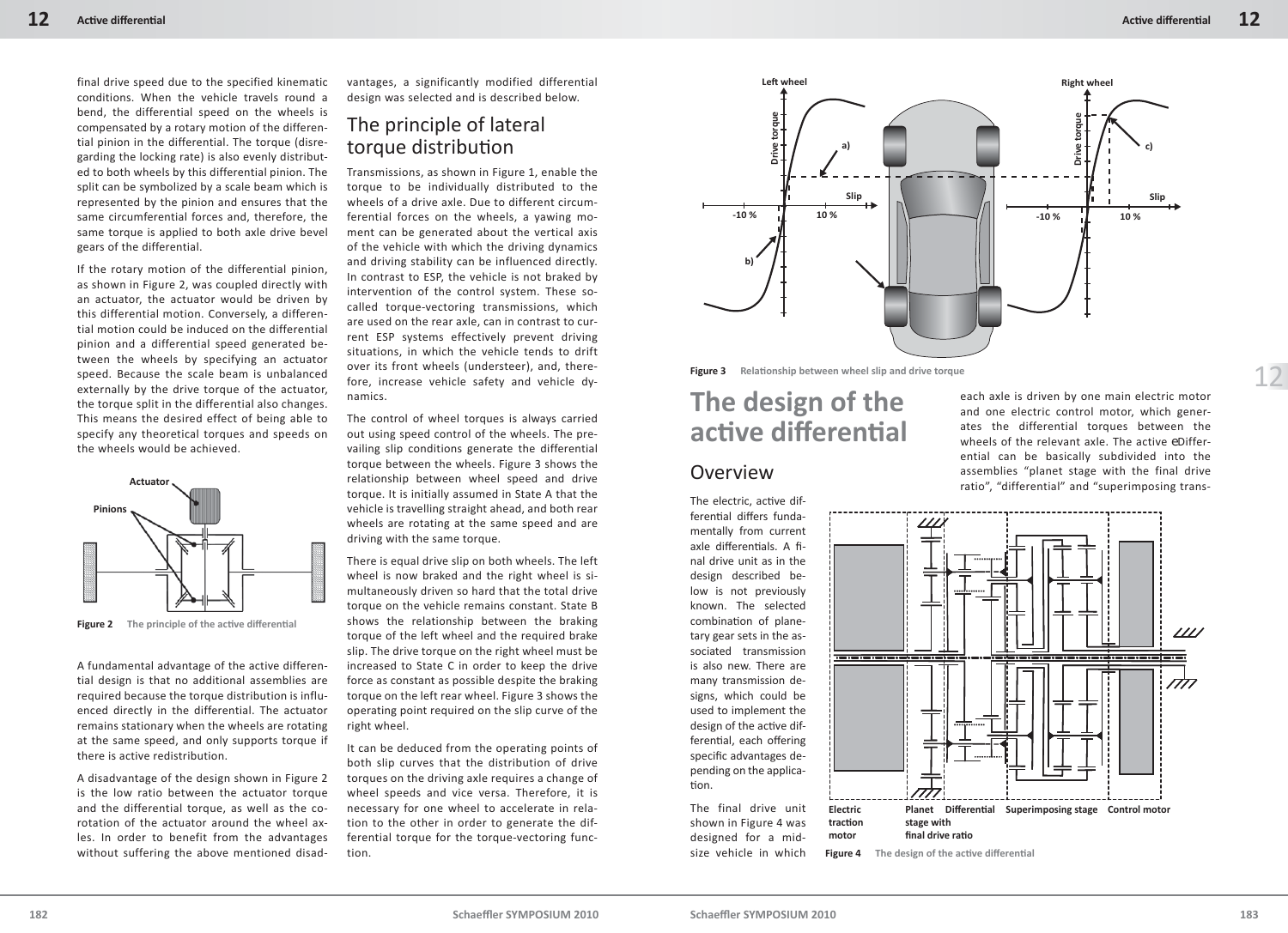mission". The assemblies are arranged together with the traction and control motors coaxially in relation to the output shafts of the differential.

## The differential

A spur gear differential distributes the wheel torques evenly [1] when the control is inactive. This can comprise, as shown in Figure 4, a planetary gear with two suns and three planet pairs which mesh with each other, but other differential designs are also conceivable. The drive power of the traction motor is fed to the transmission via the final drive ratio, which can be designed as a planetary gear. The center bars of the final drive transmission and the differential are connected. The planets of the differential mesh with both suns which are each connected to one wheel. It is of elementary importance that spur gear differentials in the form described here can be combined with additional planetary gears. The three pairs of differential planets in the spur gear differential in principle fulfill the function of the axle drive bevel gears in a bevel gear differential. They compensate the speed difference between the wheels and roll against each other.

Conversely, a differential speed can be generated between the wheels by inducing a relative movement of the planet pairs in the spur gear differential in accordance with the principle from Figure 2. This task is performed by the superimposing transmission in the presented transmission concept. When a vehicle is travelling straight ahead, there is no relative speed difference between the differential planets of the spur gear differential.

## The superimposing transmission

The superimposing transmission comprises three planetary gears, two of which are of identical design. In Figure 4, the left planetary gear in the superimposing transmission shares the center bar and one planet with the differential. This design, which allows an additional, planetary gear to be integrated comparatively easily, is usually called a "reduced coupling gear". The coupling gear is used to reduce the high wheel torques, which can be generated with lateral distribution, to lower torques for the control motor. If the sun is rotated relatively to the internalgeared wheel, the planets of the spur gear differential are forced to rotate at a relative speed, whereby a speed difference occurs between the wheels. The speed of the radial, inner planet of the spur gear differential corresponds to the speed of the differential pinion in accordance with Figure 2.

Both identical sub-transmissions of the superimposing transmission share a common center bar. The sun of one planetary gear is fixed to the housing, the other sun is connected to the control motor. The internal-geared wheel of one planetary gear is connected with the sun of the coupling gear, the internal-geared wheel of the second planetary gear is connected with the internal-geared wheel of the coupling gear.

If a torque is generated by the control motor, the superimposing transmission rotates both internal-geared wheels of the identical planetary gears towards each other, i.e. an opposing torque is applied to the sun of the coupling gear relative to the internal-geared wheel. If the control motor is stationary, a differential motion of the differential planets is not possible, because in this case the sun and the internal-geared wheel of the coupling gear rotate at the same speed. The wheels also have the same speed as a result. If the superimposing transmission is not actuated, no differential torque is applied, the wheel torques are identical (if transmission losses are neglected) and the control motor does not support any torque. The control motor is also passive when the vehicle travels round a bend, where the control motor rotates without a load. If the transmission (e.g. in case of a defect) is deactivated, it operates like a conventional differential with a slightly increased lock value.

## Range of functions of the active *e*Differential system

The development goal for the "active eDifferential" system is to combine the functional advantages of direct wheel drive with the benefits of a final drive via a differential, without incurring the corresponding disadvantages. The realization of lateral torque distribution, in particular, leads to a range of decisive advantages.



#### **Effi ciency and range**

The amount of braking torque that can be regenerated on the drive axle is increased by selectively allocating torque to the wheels. If the braking torque of a wheel is limited, for example, due to insufficient vertical tire forces (wheel on the inside of the curve), an increase of the braking torque on the other wheel is still possible by distributing the torque within an axle. This means the full potential for regeneration is used, which improves the efficiency and the range.

#### **Driving dynamics**

⊕

 $\bullet$ 

⊮⊸™

۰

≫ ∕⊙

⊢∞⊣

Different drive torques and braking torques on the wheels of an axle result in a yawing moment about the vertical axis of the vehicle. This yawing moment is actively used to increase dynamics during rotary and steering motions. The more agile drive performance not only results in increased driving pleasure, it also improves driving safety, for example, in the case of avoidance maneuvers or when the vehicle breaks away.

#### **Tracti on**

A normal drive axle controlled by a differential does not achieve maximum traction on road surfaces that have different non-skid properties (μ-split), because the torques of both wheels must always be equal and the lowest torque is decisive. Selective allocation of torque maximizes the drive torques of both wheels and at the same time prevents individual wheels spinning.

#### **Assisted steering**

Different driving forces on the wheels of a steered axle generate torque about the axle's steering pivot when the axle kinematics are designed appropriately. This allows steering lock or assisted steering to be realized by targeted lateral distribution of torques. The objective is to replace other assisted steering systems and to also enable emergency avoidance maneuvers to be carried out automatically.

#### **Comfort**

Negative effects such as the influence of side winds and sensitivity to lane grooves can be controlled using dynamic lateral distribution of torque. Furthermore, the generation of corresponding yawing moments allows the uniform drive performance to be set, for example. With a constant curve radius for a specified steering angle irrespective of the load or vehicle speed, as far as this is physically possible.

The transmission concept shown in Figure 4 was developed to meet the specified requirements. The direct wheel drive can perform the desired function of laterally distributing torque, but in a comparison, the innovative Schaeffler final drive unit can impress with the features described below.

The drive power is generated solely by a traction motor, and only one power electronics system is required as a result. Optimization of the electric motor with regard to efficiency and/or weight is benefited by selection of a favorable final drive ratio.

In contrast to the wheel hub motor, the unsprung masses are not increased due to the fact that the drive unit is firmly connected to the vehicle and the drive to the wheels is via side shafts. This has an advantageous effect on driving pleasure and driving dynamics.

The control motor and the superimposing transmission are able to generate the required differential torques of approximately 1000 Nm at any time. The power of the relevant electric motors for the direct wheel drive must be scaled accordingly (e.g. 80 kW per wheel to enable the normal differential torques to be generated in the normal speed ranges).

Significantly less electrical system power is required to enable the distribution of torque than with drive systems which have one electric motor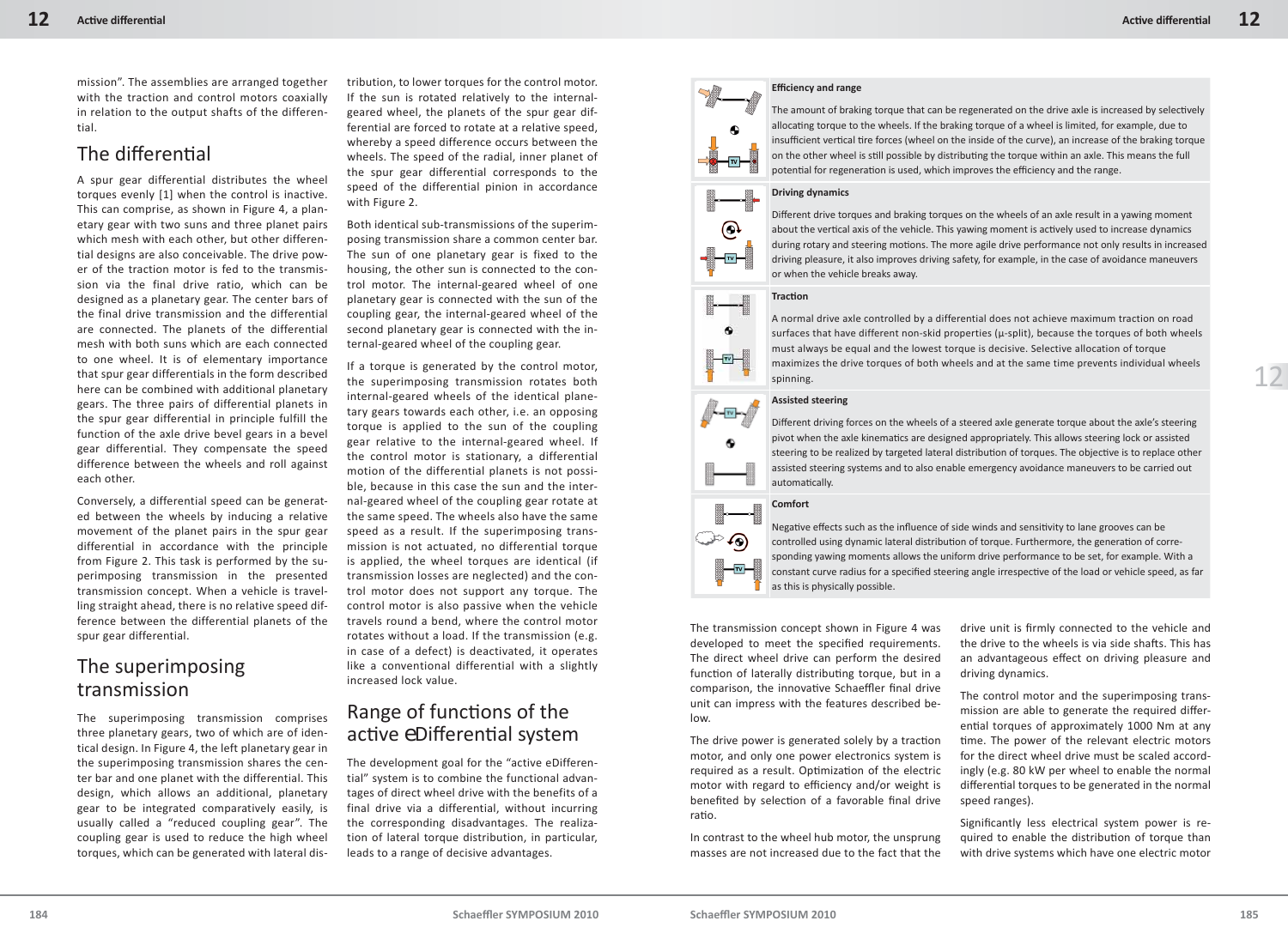per wheel. The sum of the drive torques on the wheels is not dependent on the superimposing system, i.e. the differential torque between the wheels. Therefore, the control system can be comparatively simple.

In the case of two wheel hub motors, the throttled power of one motor cannot be used by the second, unthrottled wheel hub motor. This function is possible with the superimposing transmission. The electric motors can be optimized separately with regard to their functions (e.g. the traction motor for high efficiency, the control motor for precise controllability).

The use of the innovative final drive unit is conceivable both in purely, electrically-driven vehicles and hybrid vehicles or in combination with a range extender. In addition, the transmission could also be designed without a control motor and a superimposing transmission as a conventional final drive without further modifications.

The design of the drive train for the test vehicle is planned so as to ensure the greatest possible freedom with regard to testing the torque distribution and the retention of the greatest overall level of variability. This is achieved by fitting a final drive with an active differential as shown in Figure 5, both on the front and the rear axle. This means the vehicle can be tested and compared both as a front-wheel-drive, rear wheeldrive and as an all-wheel-drive variant. It is also possible to make a comparison with a conventional drive without a superimposing transmission.



**Figure 5 Vehicle design**

A Skoda Oktavia of the current series was selected as a platform for the test vehicle. This is available as a four-wheel drive vehicle which makes modification significantly simpler. The Oktavia also has advantages compared to vehicles in the same class due to the available space and payload.

In recent years, numerous prototype electric vehicles have been produced on the basis of compact cars. However, compact and mid-size vehicles, which can also be used as family vehicles, have not been designed as electric vehicles until now. This is also an innovation in this project.

Schaeffler is setting up a network of recharging stations for electric vehicles with three stations in the Nuremberg metropolitan area to enable testing of the vehicle under realistic and customer-oriented conditions. Initially, this vehicle will be used as a test and courier vehicle at Schaeffler until approximately 2012. It will be subsequently made available to regional public services.

# **Technological risks** Overview

Newly developed systems in the automotive sector must meet high requirements from the start. In order to gain customer acceptance, unobtrusive acoustics and the use of all system advantages are expected without restrictions in the function or comfort. Low operating and maintenance costs, as well as high driving safety must also be achieved and, last but not least, driving pleasure should not fall by the wayside. In addition, the safety requirements demanded by legislators must be observed. Along with the general competitiveness of the product, aspects that are important for manufacturers are low manufacturing costs, the ability to manufacture with consistent quality and a high degree of maturity at the SOP.

The development of the drive concept, therefore, involves a considerable technological risk in many respects. All in all, the risk lies in the unfamiliarity of the overall system, whereby the individual challenges for each system component can be substantiated.

## Transmission concept and design

The transmission design shown in Figure 4 was developed by Schaeffler in cooperation with FZG and is designed in hardware as a function carrier for the test vehicle. With regard to volume production, the existing concept has significant potential for improvement due to the number of parts, size and the complexity of the design. The finished solution should be simpler, more economical, smaller and of lighter design. Experience shows that several optimization loops must be carried out according to the findings, which are obtained during the project, for example, in order to find the ideal ratio in the final drive unit and the superimposing transmission. This can in turn lead to fundamental changes in the design and even a revision of the concept which always corresponds to the diagram in Figure 4.

### Mechanical system

The basic mechanical design is straightforward. However, it has not been produced in this or a similar form until now. Figure 4 shows that the transmission has many tooth contacts, whereby not every tooth contact is in the main power flow and efficiency is impaired as a result.

Above all, the components of the planet stage with the final drive ratio must have the highest possible efficiency while having favorable acoustics over the entire operating range. This is particularly demanding with battery-operated vehicles which have a lower overall noise level than conventional vehicles. Highly efficient gear teeth must be developed here, which only have low sliding contact over the tooth contact area and which at the same time have constant tooth rigidity and produce low excitation in the entire transmission.

The efficiency of the superimposing transmission plays only a minor role in the overall energy balance due to the relatively low power flows. It should be imperceptible in terms of acoustics and capable of being produced economically. The decisive factor for the lateral distribution of torque is a low-clearance design in combination with the differential. A large clearance would lead to juddering in the transmission or to a slowdown in response behavior with highly dynamic control systems and rapid changes in the torque direction of the control motor. Control of the force flow path is also simpler with the clearance-free design. It is unclear to what extent a clearance-free design is possible and necessary, in order to prevent function impairments on the one hand, and



12